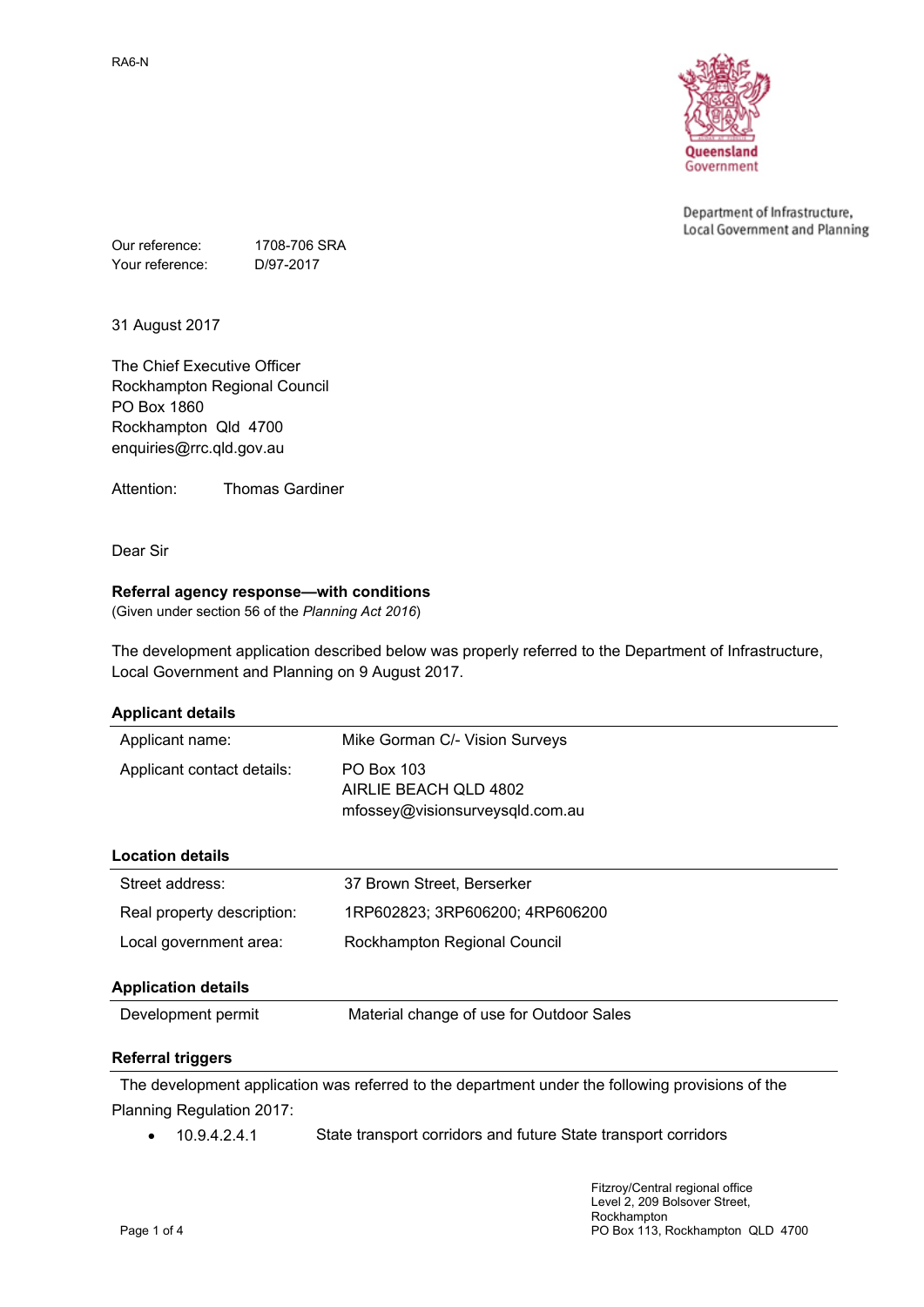## **Conditions**

Under section 56(1)(b)(i) of the *Planning Act 2016* (the Act), the conditions set out in Attachment 1 must be attached to any development approval.

### **Reasons for decision to impose conditions**

The department must provide reasons for the decision to impose conditions. These reasons are set out in Attachment 2.

A copy of this response has been sent to the applicant for their information.

For further information please contact Maaret Sinkko, Principal Planning Officer, on 49242907 or via email RockhamptonSARA@dilgp.qld.gov.au who will be pleased to assist.

Yours sincerely

Anthony Walsh Manager Planning

cc Mike Gorman C/- Vision Surveys, mfossey@visionsurveysqld.com.au

enc Attachment 1—Conditions to be imposed Attachment 2—Reasons for decision to impose conditions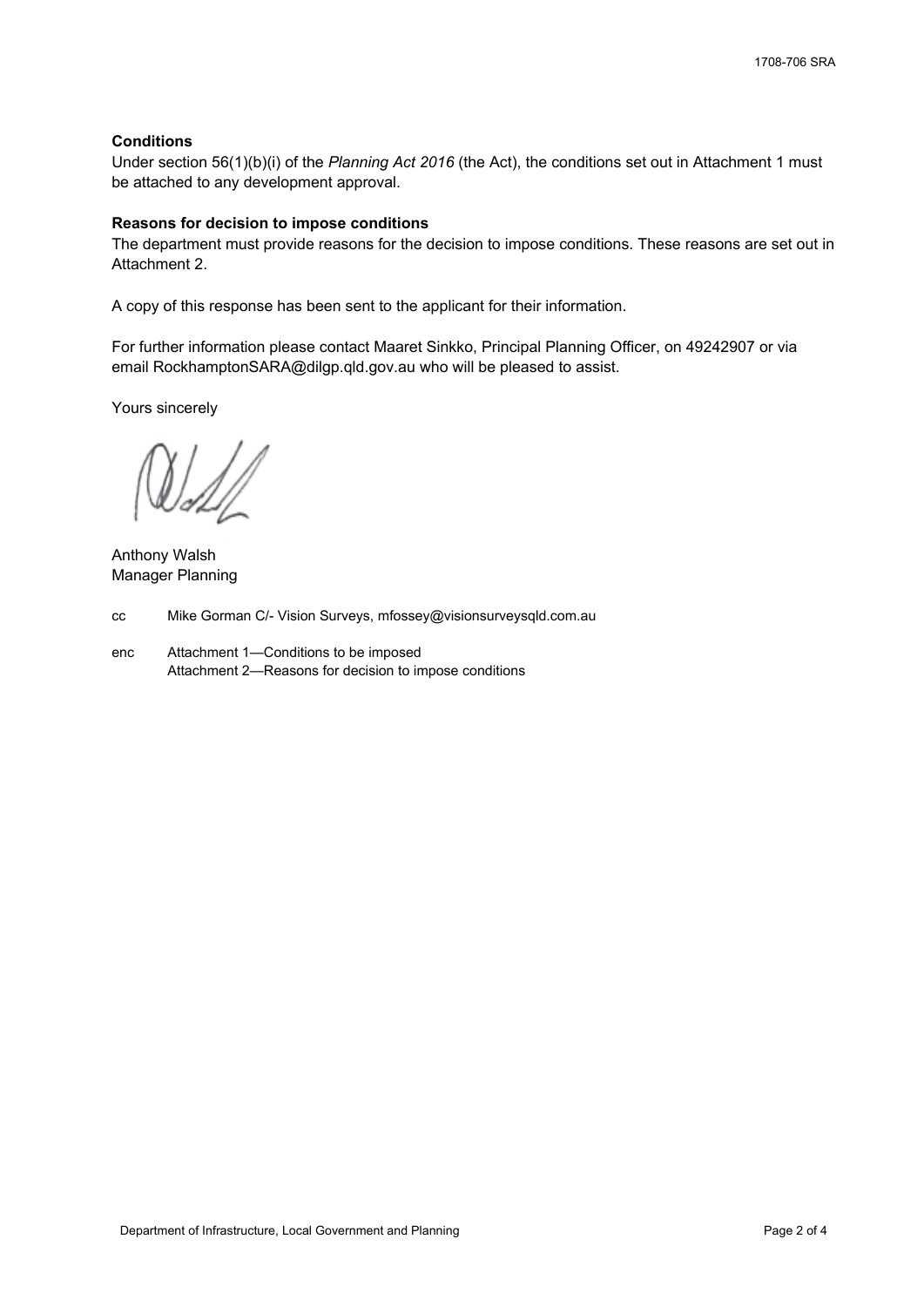# **Attachment 1—Conditions to be imposed**

| No.                                                                                                                                                                                                                                                                                                                                                         | <b>Conditions</b>                                                                                                                                                                                                                                                                                                                                                                                                                                                                                          | <b>Condition timing</b> |  |
|-------------------------------------------------------------------------------------------------------------------------------------------------------------------------------------------------------------------------------------------------------------------------------------------------------------------------------------------------------------|------------------------------------------------------------------------------------------------------------------------------------------------------------------------------------------------------------------------------------------------------------------------------------------------------------------------------------------------------------------------------------------------------------------------------------------------------------------------------------------------------------|-------------------------|--|
| Material change of use                                                                                                                                                                                                                                                                                                                                      |                                                                                                                                                                                                                                                                                                                                                                                                                                                                                                            |                         |  |
| State-controlled road—The chief executive administering the Planning Act 2016 nominates the<br>Director-General of Department of Transport and Main Roads to be the enforcement authority for the<br>development to which this development approval relates for the administration and enforcement of any<br>matter relating to the following condition(s): |                                                                                                                                                                                                                                                                                                                                                                                                                                                                                                            |                         |  |
| 1.                                                                                                                                                                                                                                                                                                                                                          | Direct access is not permitted between Queen Elizabeth Drive and<br>the subject site.                                                                                                                                                                                                                                                                                                                                                                                                                      | At all times            |  |
| 2 <sub>1</sub>                                                                                                                                                                                                                                                                                                                                              | (a) Stormwater management of the development must ensure no<br>worsening or actionable nuisance to the state-controlled road<br>(Queen Elizabeth Drive).<br>(b) Any works on the land must not:<br>create any new discharge points for stormwater runoff onto<br>(i)<br>the state-controlled road.<br>(ii) interfere with and/or cause damage to the existing<br>stormwater drainage on the state-controlled road.<br>(iii) reduce the quality of stormwater discharge onto the state-<br>controlled road. | At all times            |  |